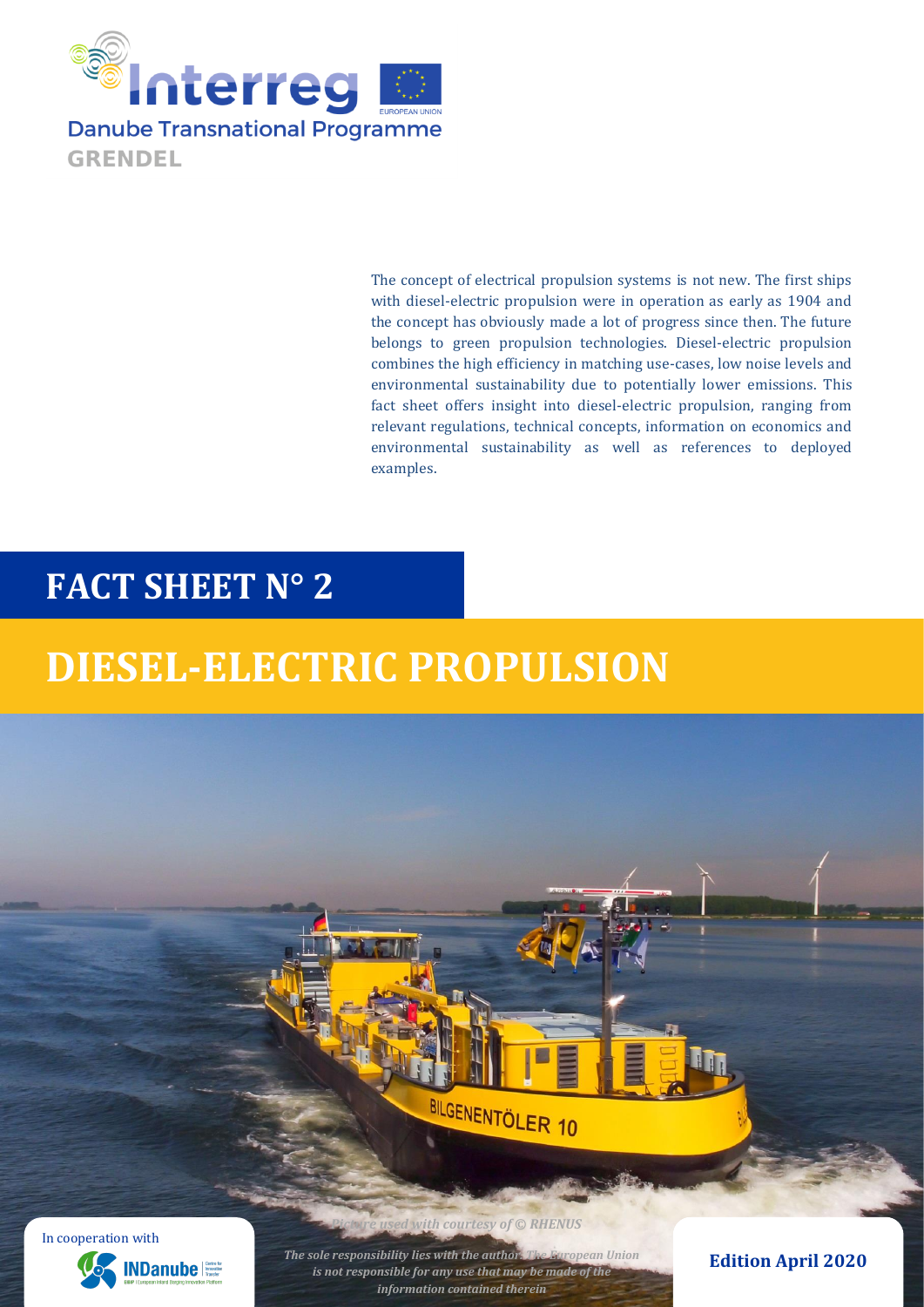

# **REGULATIONS**

Regulations for diesel-electric installations are set in the **European Standard laying down Technical Requirements for Inland Navigation vessels (ES-TRIN 2019)** which is updated regularly. If a classification of the vessel is necessary, there are also additional **rules from the classification societies available**. Due to the regulations a diesel-electric propulsion system must consist of at least two generator sets, one main switch board, one frequency converter and one electric motor on the propeller shaft. One of the generator sets must be able to ensure a safe ship operation for at least 30 minutes in case of a failure of the second generator set.

The emission limits of the diesel engines, which are used to drive the electric generators, are put into force in 2019, and 2020 for larger engines respectively, according to **Regulation (EU) 2016/1628 (NRMM)**. To comply with the emission limits it is possible to add an exhaust gas after treatment to the diesel engine (see fact sheet exhaust gas after treatment systems).

Looking towards future technologies, it is possible to **combine diesel generators with batteries or fuel cells**. In case of using an alternative energy source, the energy source must comply with the same regulations on safety and redundancy as a diesel generator: at least two independent energy sources must be installed on board, each of them providing enough energy to achieve the vessel's minimum required manoeuvrability for at least 30 minutes.

# **TECHNICAL CONCEPT**

The applied technical concept for the propulsion of inland vessels depends on the vessel type, targeted speed and sailing profile. To benefit from a conversion to diesel-electric propulsion, a vessel should meet one or more of following criteria:

- High electrical power demand with high degree of varying loads
- High degree of partial load for propulsion
- High comfort demands
- High demands towards redundancy
- High demands towards manoeuvrability

A diesel-electric drive train consist of energy sources, switch boards, electrical control units and electric main propulsion motor(s). A common setup of a diesel-electric drive train is shown in the figure below.



*Figure 1: Setup of a diesel-electric drive train*

- 1. *Electric Motor:* The electric motor drives the propeller at any load case. Its advantage is a nearly constant efficiency at all load cases. Depending on the selected electric motor a gear box can be omitted.
- *2. Frequency Converter:* The frequency converter supplies the electric motor with a frequency and voltage amplitude variable AC voltage. The converter can be supplied by any AC or DC on-board energy grid. The rotational speed of the electric motor is controlled by varying the output frequency.
- 3. *Main Switch Board:* The main switch board distributes the energy from all sources to all loads. The loads are frequency converters at the propulsion systems, hotel load, pump systems and so on. It could be designed as a single AC or DC rail, which can be split into a starboard and portside system.
- 4. *Generator Sets:* Each generator set can consist of any combustion engine (e. g. diesel or gas) and an electric generator. The combustion engine drives the generator to convert the chemical energy from fuels to electric energy. The generator can provide AC or DC power, depending on the selected main switch board and frequency converters.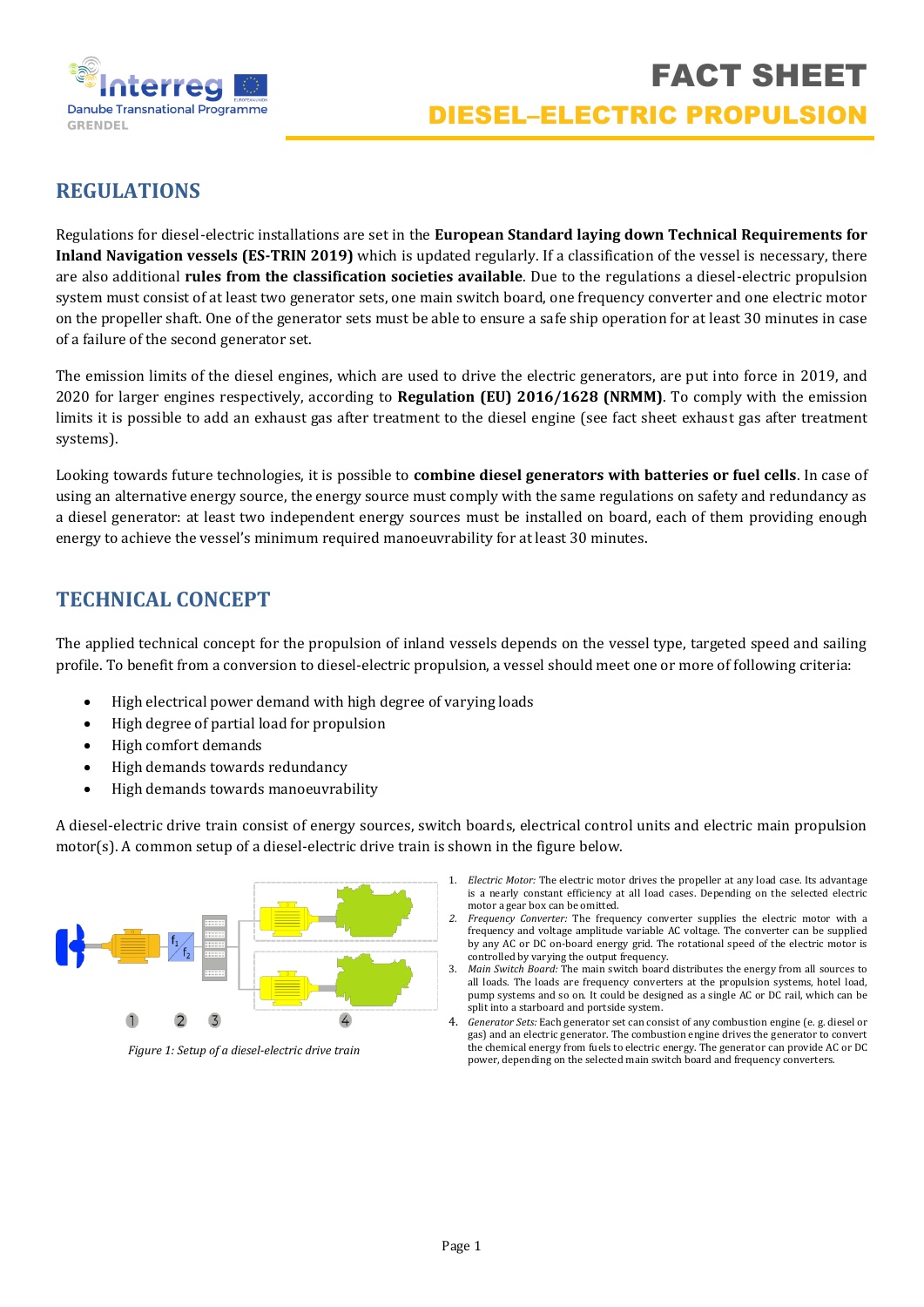

#### **ENGINES FOR DIESEL-ELECTRIC PROPULSION**

Any type-approved diesel engine for inland ships (NRMM Stage V category IWP/IWA or NRE and Euro VI truck engines after appropriate marinization) can be used. In combination with an electric generator, the system is known as genset (generator set). The diesel engine must comply with relevant regulations and provide enough power to drive the generator. For the electric propulsion motors different types are applicable.

#### ASYNCHRONOUS MOTOR

The asynchronous motor is the most widely used industrial motor. It can be connected directly to the three-phase mains and is very robust and easy to build. The asynchronous motor takes its name from the fact that it does not rotate exactly with the mains frequency. It only has a torque if its speed deviates from the synchronous speed. In the operating range, the torque is proportional to this deviation. This type of electric motor is characterized by low investment costs and small dimensions. Its nominal rate of revolutions is usually too high to be used as a direct drive. A gearbox between electric motor and propeller shaft is necessary. The gearbox increases the investment costs, lowers the efficiency of the drive train and could be a point of failure. If the advantages of asynchronous motors and the disadvantages of the gearbox are balanced correctly, a cost and energy efficient drive train can be designed.

#### SYNCHRONOUS MOTOR

For synchronous motors, the speed of the motor is equal to the mains frequency divided by the number of pole pairs. The rotor of a synchronous motor is permanently magnetized and follows the rotating field of the stator. Usually, the speed is given in revolutions per minute (rpm). This type of electric motor is characterized by high energy efficiency, low nominal rate of revolutions and a good torque/speed characteristic. This motor can be used as a direct drive, without a gearbox between motor and propeller shaft. Its large outer dimensions are disadvantageous like the high investment costs. Using a synchronous electric motor for the propulsion system leads to an efficient drive train with a sensitive control.

## **ECONOMICS AND ENVIRONMENTAL SUSTAINABILITY**

In contrast to direct drives, the propeller of the diesel-electric propulsion is operated by an electric motor, which draws power from a diesel generator. Since the genset can be replaced by other energy sources like a gas genset, a battery or a fuel cell system, this concept can be regarded as a bridge technology. Another advantage of the diesel-electric concept is that the gensets are produced in larger quantities than engines for inland waterway vessels, which can result in a financial advantage.

#### **INVESTMENT COSTS**

With a diesel-electric drive, additional costs incur for the electric motor, frequency converter and extended main switchboard. In the layout of the drive train it is aimed for matching the distribution of power with the operational profile so that diesel generators are either used in their sweet spot or not running.

| Cost category      | Exemplary costs                                        |
|--------------------|--------------------------------------------------------|
| Gensets            | 350 EUR/kW                                             |
| Electric motor     | 120 EUR/kW                                             |
| Installation costs | 30,000 EUR for conversion, wiring and power management |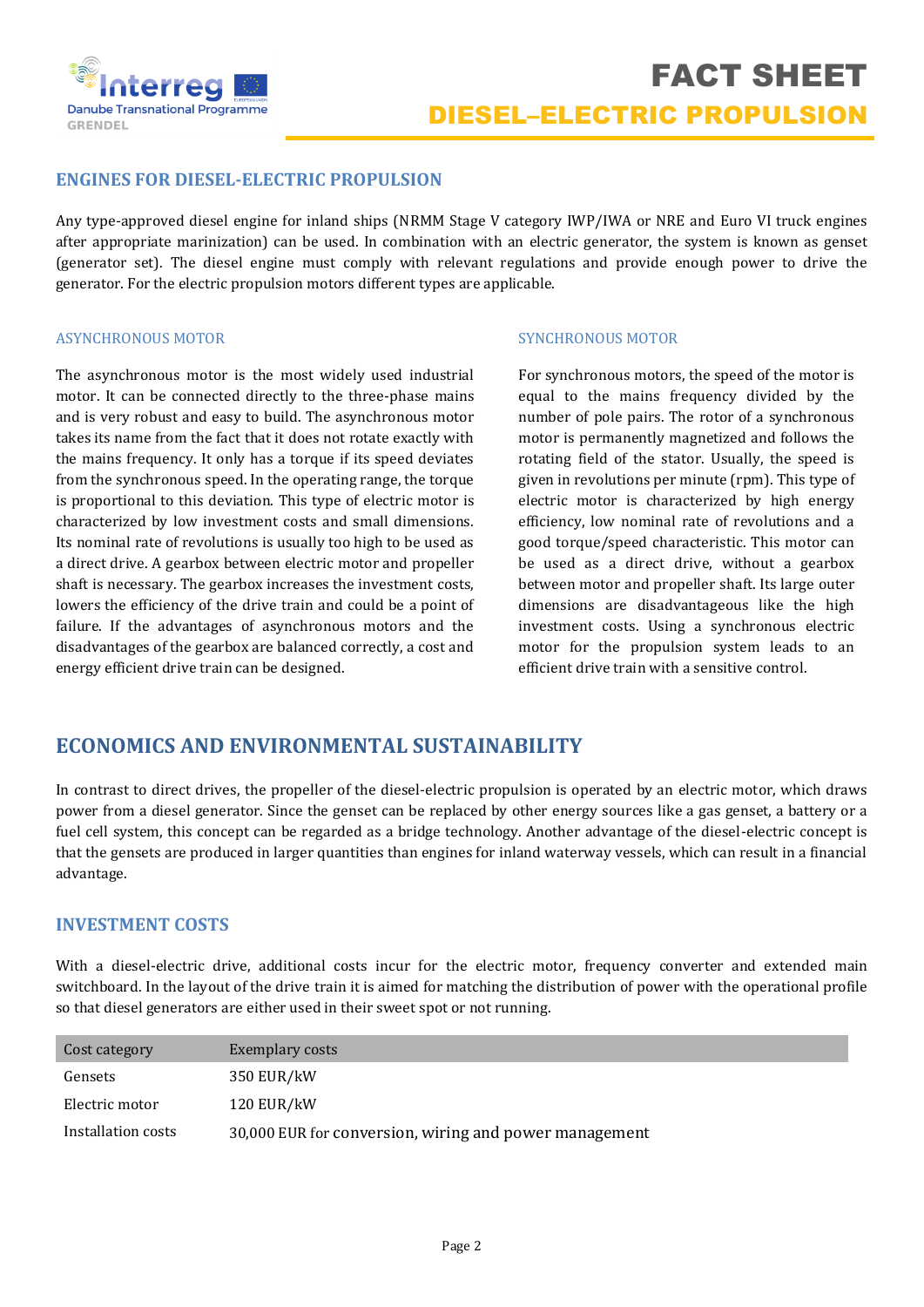

### **ECONOMIC OPERATIONS**

Depending on the operational profile, diesel-electric propulsion can significantly **reduce energy consumption and emissions** since it makes it possible to adjust propulsion needs to actual operational conditions. While direct drives have to cover the whole power range, diesel-electric drive trains consist of at least two gensets with suitable distribution of power. This allows using diesel engines more efficiently by switching off a genset when it is not needed. This leads to optimised loads of the engines. Due to the better fuel efficiency of the diesel engines at the optimum load, the operational costs and emissions are decreased with the reduced fuel consumption.

A common example for partial loads is the difference between upstream and downstream sailing. Most downstream sailing vessels only need less than half of the power needed upstream. When the vessel is sailing downstream at least one genset can be switched off. Other ships have an operational profile similar to the left plot below. Here engine loads were measured over several journeys including upstream, downstream and canalized sections without currents. Most of the time the vessel is operating at engine loads of less than half of the installed power. Only on small sections of the waterways and for emergency stops the full power is required.



In these cases the additional losses of energy conversions are overcompensated by the reduced fuel consumption of gensets either running in their sweet spot or stopped. The small plot on the right hand side above shows the specific fuel consumption over the whole load range of a single diesel engine (blue) and a setup of three smaller gensets (green) including all losses. The overall efficiency of the diesel-electric setup is higher up to 55 % load.

The table on the right hand side contains the test cycles E2 (constant engine rates) and E3 (variable rates) according to ISO 8278 used for the type approval of engines. For each of the four power levels a weighting factor is given. These weighting factors represent the relevance of the engine's working point for certification. Use-cases with an operational profile similar to this distribution are usually more energy efficient with a conventional direct drive and do not benefit from a diesel-electric setup.

### **BENEFITS**

- Engines running in their sweet spot
- Low noise and reduced vibrations
- Increased efficiency for suited operational profiles
- Lower emissions of air pollutants
- More flexibility to generate auxiliary energy
- Easier implementation of batteries and fuel cells
- Additional freedom for engine positioning
- Trend to better manoeuvrability
- Highly redundant designs possible

### **DOWNSIDES**

- Additional losses
- Higher weights
- Increased space requirements
- Higher investment costs